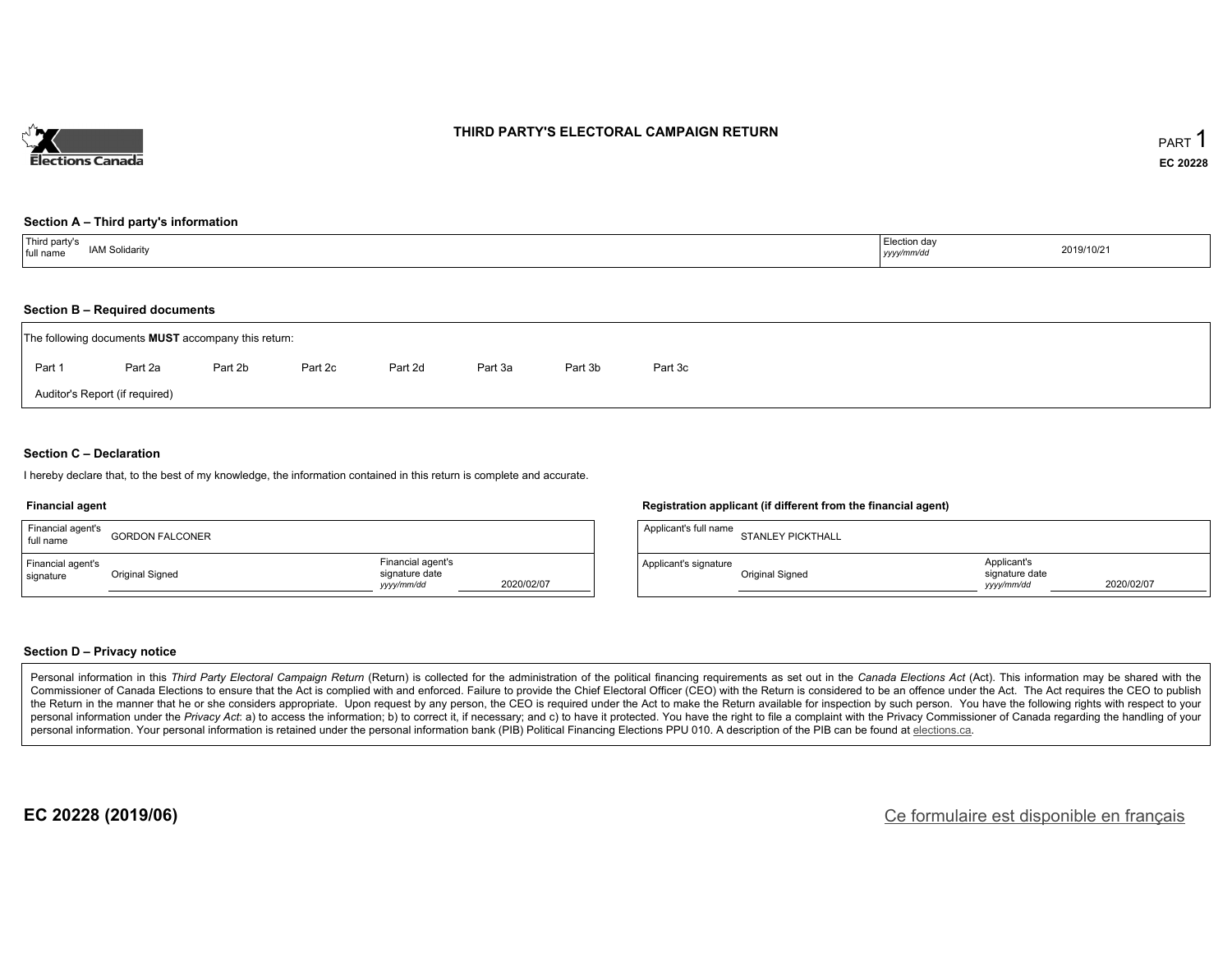

## **THIRD PARTY'S ELECTORAL CAMPAIGN RETURN HIRD PARTY'S ELECTORAL CAMPAIGN RETURN<br>Statement of monetary contributions received PART 2a PART 2a**

**EC 20228**

| No.          | Full name                               | <b>Street</b><br>no.                                                                | <b>Street</b> | Apt. | City      | Prov./<br>Terr. | Postal<br>code | Date<br>received<br>yyyy/mm/dd                                                 | Individual | Business /<br>Commercial<br>organization | Government | Trade union | Corporation<br>without share<br>capital | Unincorporated<br>organization or<br>association |
|--------------|-----------------------------------------|-------------------------------------------------------------------------------------|---------------|------|-----------|-----------------|----------------|--------------------------------------------------------------------------------|------------|------------------------------------------|------------|-------------|-----------------------------------------|--------------------------------------------------|
|              |                                         |                                                                                     |               |      |           |                 |                |                                                                                | \$         | \$                                       | \$         | \$          | \$                                      | \$                                               |
| $\mathbf{1}$ | International Association of Machinists |                                                                                     |               |      | Toronto   | ON              | M3C3S2         | 2019/10/21                                                                     |            |                                          |            | 20,000.00   |                                         |                                                  |
|              |                                         |                                                                                     |               |      |           |                 |                |                                                                                |            |                                          |            |             |                                         |                                                  |
|              |                                         |                                                                                     |               |      |           |                 |                |                                                                                |            |                                          |            |             |                                         |                                                  |
|              |                                         |                                                                                     |               |      |           |                 |                |                                                                                |            |                                          |            |             |                                         |                                                  |
|              |                                         |                                                                                     |               |      |           |                 |                |                                                                                |            |                                          |            |             |                                         |                                                  |
|              |                                         |                                                                                     |               |      |           |                 |                |                                                                                |            |                                          |            |             |                                         |                                                  |
|              |                                         |                                                                                     |               |      |           |                 |                |                                                                                |            |                                          |            |             |                                         |                                                  |
|              |                                         |                                                                                     |               |      |           |                 |                |                                                                                |            |                                          |            |             |                                         |                                                  |
|              |                                         |                                                                                     |               |      |           |                 |                |                                                                                |            |                                          |            |             |                                         |                                                  |
|              |                                         |                                                                                     |               |      |           |                 |                |                                                                                |            |                                          |            |             |                                         |                                                  |
|              |                                         |                                                                                     |               |      |           |                 |                |                                                                                |            |                                          |            |             |                                         |                                                  |
|              |                                         |                                                                                     |               |      |           |                 |                |                                                                                |            |                                          |            |             |                                         |                                                  |
|              |                                         |                                                                                     |               |      |           |                 |                |                                                                                |            |                                          |            |             |                                         |                                                  |
|              |                                         |                                                                                     |               |      |           |                 |                |                                                                                |            |                                          |            |             |                                         |                                                  |
|              |                                         |                                                                                     |               |      |           |                 |                | Totals carried forward from previous page \$                                   |            |                                          |            |             |                                         |                                                  |
|              |                                         |                                                                                     |               |      |           |                 |                | Total amount of monetary contributions by contributors who gave over \$200 (A) |            |                                          |            | 20,000.00   |                                         |                                                  |
|              |                                         | Number of contributors who gave over \$200                                          |               |      |           |                 |                |                                                                                |            |                                          |            |             |                                         |                                                  |
|              |                                         | Total amount of monetary contributions by contributors who gave \$200 or less $(B)$ |               |      |           |                 |                |                                                                                |            |                                          |            |             |                                         |                                                  |
|              |                                         | Number of contributors who gave \$200 or less                                       |               |      |           |                 |                |                                                                                |            |                                          |            |             |                                         |                                                  |
|              |                                         | Total amount of all monetary contributions (A+B)                                    |               |      | 20,000.00 |                 |                |                                                                                |            |                                          |            |             |                                         |                                                  |
|              |                                         |                                                                                     |               |      |           |                 |                | Number of contributors who gave monetary contributions                         |            |                                          |            |             |                                         |                                                  |

|  | ' Third<br>  party | <b>IAM Solidarity</b><br>. | etion da∨.<br>,,,,, | 2019/10/21 | Page |  | ັ |  |
|--|--------------------|----------------------------|---------------------|------------|------|--|---|--|
|--|--------------------|----------------------------|---------------------|------------|------|--|---|--|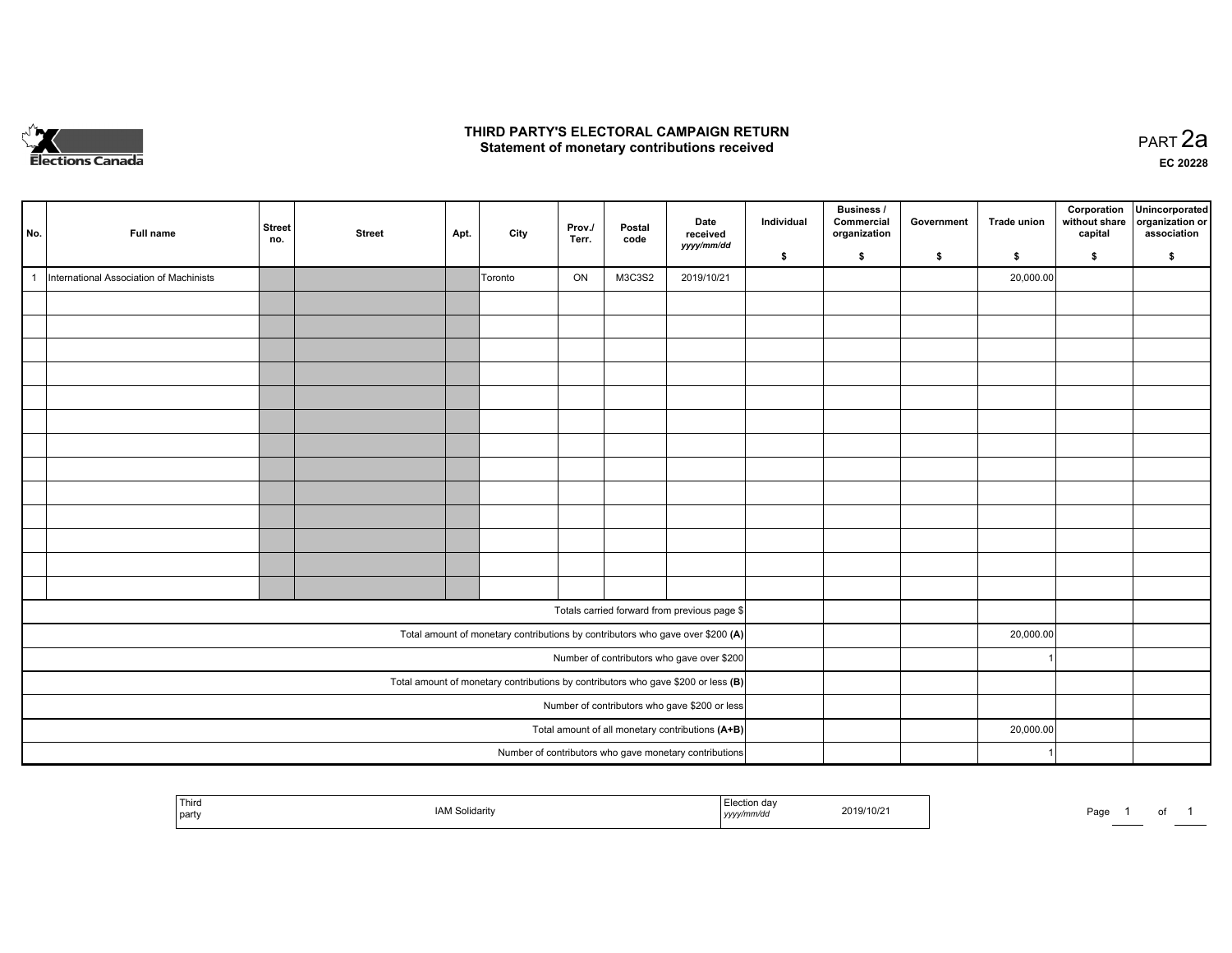

## **THIRD PARTY'S ELECTORAL CAMPAIGN RETURN**  THIRD PARTY'S ELECTORAL CAMPAIGN RETURN<br>Statement of non-monetary contributions received

| No.                                                                                     | Full name                              | <b>Street</b><br>no. | <b>Street</b>                                        | Apt. | City                                                                               | Prov.<br>Terr. | Postal<br>code | Date<br>received<br>yyyy/mm/dd               | Individual | <b>Business /</b><br>Commercial<br>organization | Government | <b>Trade union</b> | Corporation<br>without share<br>capital | Unincorporated<br>organization or<br>association |
|-----------------------------------------------------------------------------------------|----------------------------------------|----------------------|------------------------------------------------------|------|------------------------------------------------------------------------------------|----------------|----------------|----------------------------------------------|------------|-------------------------------------------------|------------|--------------------|-----------------------------------------|--------------------------------------------------|
|                                                                                         |                                        |                      |                                                      |      |                                                                                    |                |                |                                              | \$         | \$                                              | \$         | \$                 | \$                                      | \$                                               |
| $\mathbf{1}$                                                                            | Airline Central Lodge Local 2323 IAMAW |                      |                                                      |      | MISSISSAUGA                                                                        | ON             | L4T3M5         | 2019/10/31                                   |            |                                                 |            | 1,024.02           |                                         |                                                  |
|                                                                                         |                                        |                      |                                                      |      |                                                                                    |                |                |                                              |            |                                                 |            |                    |                                         |                                                  |
|                                                                                         |                                        |                      |                                                      |      |                                                                                    |                |                |                                              |            |                                                 |            |                    |                                         |                                                  |
|                                                                                         |                                        |                      |                                                      |      |                                                                                    |                |                |                                              |            |                                                 |            |                    |                                         |                                                  |
|                                                                                         |                                        |                      |                                                      |      |                                                                                    |                |                |                                              |            |                                                 |            |                    |                                         |                                                  |
|                                                                                         |                                        |                      |                                                      |      |                                                                                    |                |                |                                              |            |                                                 |            |                    |                                         |                                                  |
|                                                                                         |                                        |                      |                                                      |      |                                                                                    |                |                |                                              |            |                                                 |            |                    |                                         |                                                  |
|                                                                                         |                                        |                      |                                                      |      |                                                                                    |                |                |                                              |            |                                                 |            |                    |                                         |                                                  |
|                                                                                         |                                        |                      |                                                      |      |                                                                                    |                |                |                                              |            |                                                 |            |                    |                                         |                                                  |
|                                                                                         |                                        |                      |                                                      |      |                                                                                    |                |                |                                              |            |                                                 |            |                    |                                         |                                                  |
|                                                                                         |                                        |                      |                                                      |      |                                                                                    |                |                |                                              |            |                                                 |            |                    |                                         |                                                  |
|                                                                                         |                                        |                      |                                                      |      |                                                                                    |                |                |                                              |            |                                                 |            |                    |                                         |                                                  |
|                                                                                         |                                        |                      |                                                      |      |                                                                                    |                |                |                                              |            |                                                 |            |                    |                                         |                                                  |
|                                                                                         |                                        |                      |                                                      |      |                                                                                    |                |                |                                              |            |                                                 |            |                    |                                         |                                                  |
|                                                                                         |                                        |                      |                                                      |      |                                                                                    |                |                | Totals carried forward from previous page \$ |            |                                                 |            |                    |                                         |                                                  |
|                                                                                         |                                        |                      |                                                      |      | Total amount of non-monetary contributions by contributors who gave over \$200 (A) |                |                |                                              |            |                                                 |            | 1,024.02           |                                         |                                                  |
|                                                                                         |                                        |                      |                                                      |      |                                                                                    |                |                | Number of contributors who gave over \$200   |            |                                                 |            |                    |                                         |                                                  |
| Total amount of non-monetary contributions by contributors who gave \$200 or less $(B)$ |                                        |                      |                                                      |      |                                                                                    |                |                |                                              |            |                                                 |            |                    |                                         |                                                  |
| Number of contributors who gave \$200 or less                                           |                                        |                      |                                                      |      |                                                                                    |                |                |                                              |            |                                                 |            |                    |                                         |                                                  |
|                                                                                         |                                        |                      | Total amount of all non-monetary contributions (A+B) |      |                                                                                    |                | 1,024.02       |                                              |            |                                                 |            |                    |                                         |                                                  |
|                                                                                         |                                        |                      |                                                      |      | Number of contributors who gave non-monetary contributions                         |                |                |                                              |            |                                                 |            |                    |                                         |                                                  |
|                                                                                         |                                        |                      |                                                      |      |                                                                                    |                |                |                                              |            |                                                 |            |                    |                                         |                                                  |

| ' Third<br>u<br>2019/10/21<br><b>AM Solidarity</b><br>  party<br>yyyymm⁄aa | the property of the control of the<br>Dooo<br>ʻaye |
|----------------------------------------------------------------------------|----------------------------------------------------|
|----------------------------------------------------------------------------|----------------------------------------------------|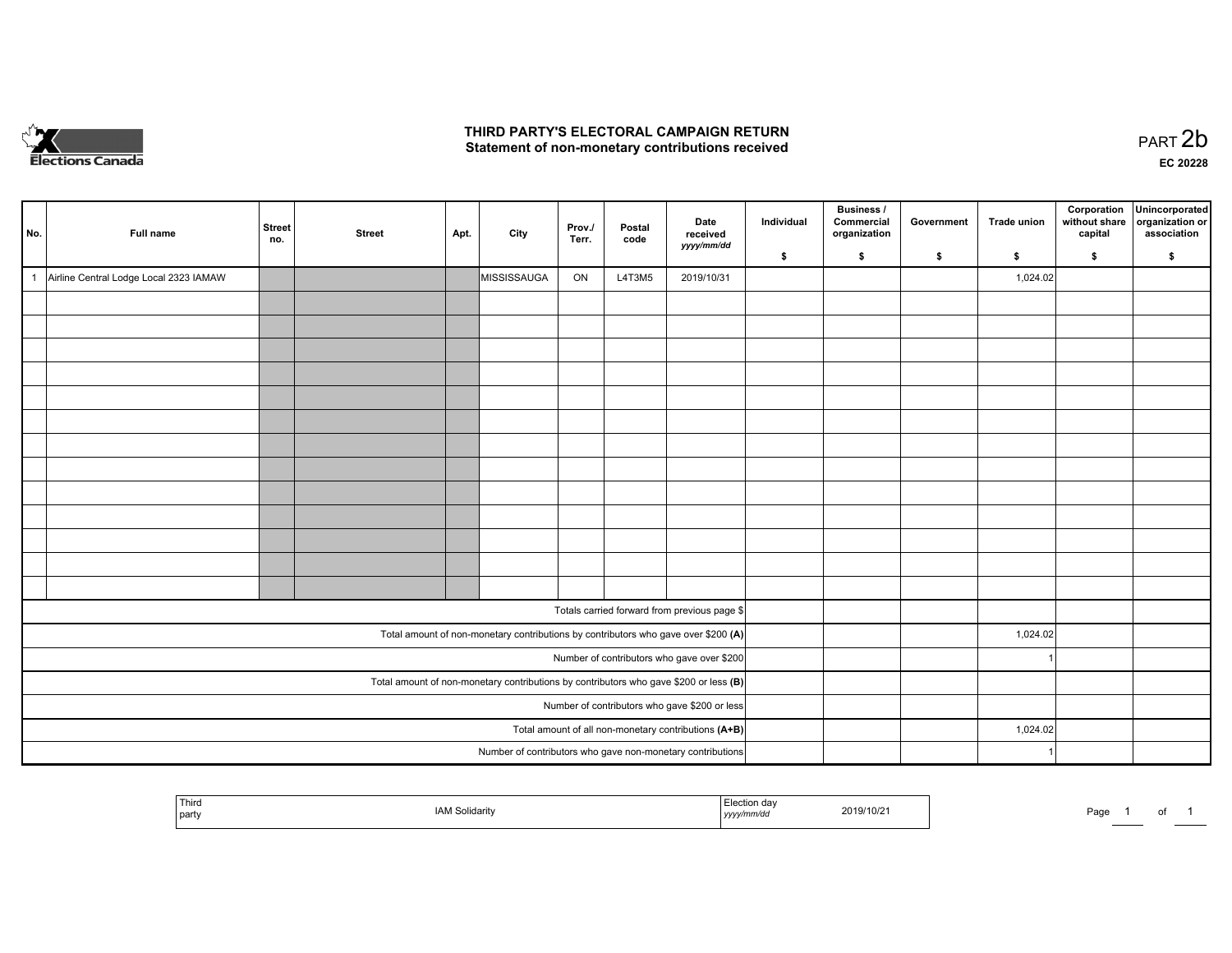

## **THIRD PARTY'S ELECTORAL CAMPAIGN RETURN STATE:** PRACT OF OPPRESS TO PART 2C STATE STATE STATE STATE STATE STATE STATE STATE STATE STATE STATE STATE STA<br>PART 2C Statement of operating loans received

**EC 20228**

| No. | Full name | <b>Street</b><br>no. | <b>Street</b> | Apt. | City | Prov./<br>Terr. | Postal<br>code | Date<br>received                                                | Individual | <b>Business /</b><br>Commercial<br>organization | Government | <b>Trade union</b> | Corporation<br>capital | Unincorporated<br>without share organization or<br>association |
|-----|-----------|----------------------|---------------|------|------|-----------------|----------------|-----------------------------------------------------------------|------------|-------------------------------------------------|------------|--------------------|------------------------|----------------------------------------------------------------|
|     |           |                      |               |      |      |                 |                | yyyy/mm/dd                                                      | \$         | \$                                              | \$         | \$                 | \$                     | \$                                                             |
|     |           |                      |               |      |      |                 |                |                                                                 |            |                                                 |            |                    |                        |                                                                |
|     |           |                      |               |      |      |                 |                |                                                                 |            |                                                 |            |                    |                        |                                                                |
|     |           |                      |               |      |      |                 |                |                                                                 |            |                                                 |            |                    |                        |                                                                |
|     |           |                      |               |      |      |                 |                |                                                                 |            |                                                 |            |                    |                        |                                                                |
|     |           |                      |               |      |      |                 |                |                                                                 |            |                                                 |            |                    |                        |                                                                |
|     |           |                      |               |      |      |                 |                |                                                                 |            |                                                 |            |                    |                        |                                                                |
|     |           |                      |               |      |      |                 |                |                                                                 |            |                                                 |            |                    |                        |                                                                |
|     |           |                      |               |      |      |                 |                |                                                                 |            |                                                 |            |                    |                        |                                                                |
|     |           |                      |               |      |      |                 |                |                                                                 |            |                                                 |            |                    |                        |                                                                |
|     |           |                      |               |      |      |                 |                |                                                                 |            |                                                 |            |                    |                        |                                                                |
|     |           |                      |               |      |      |                 |                |                                                                 |            |                                                 |            |                    |                        |                                                                |
|     |           |                      |               |      |      |                 |                |                                                                 |            |                                                 |            |                    |                        |                                                                |
|     |           |                      |               |      |      |                 |                |                                                                 |            |                                                 |            |                    |                        |                                                                |
|     |           |                      |               |      |      |                 |                |                                                                 |            |                                                 |            |                    |                        |                                                                |
|     |           |                      |               |      |      |                 |                | Totals carried forward from previous page \$                    |            |                                                 |            |                    |                        |                                                                |
|     |           |                      |               |      |      |                 |                | Total amount of loans by lenders who provided over \$200 (A)    |            |                                                 |            |                    |                        |                                                                |
|     |           |                      |               |      |      |                 |                | Number of lenders who provided over \$200                       |            |                                                 |            |                    |                        |                                                                |
|     |           |                      |               |      |      |                 |                | Total amount of loans by lenders who provided \$200 or less (B) |            |                                                 |            |                    |                        |                                                                |
|     |           |                      |               |      |      |                 |                | Number of lenders who provided \$200 or less                    |            |                                                 |            |                    |                        |                                                                |
|     |           |                      |               |      |      |                 |                | Total amount of all loans (A+B)                                 |            |                                                 |            |                    |                        |                                                                |
|     |           |                      |               |      |      |                 |                | Number of all lenders who provided loans                        |            |                                                 |            |                    |                        |                                                                |

| Third<br>Solidarit<br>' partv | JII Ud V<br>2019/10/2<br>,,,,, | Page<br>. |
|-------------------------------|--------------------------------|-----------|
|-------------------------------|--------------------------------|-----------|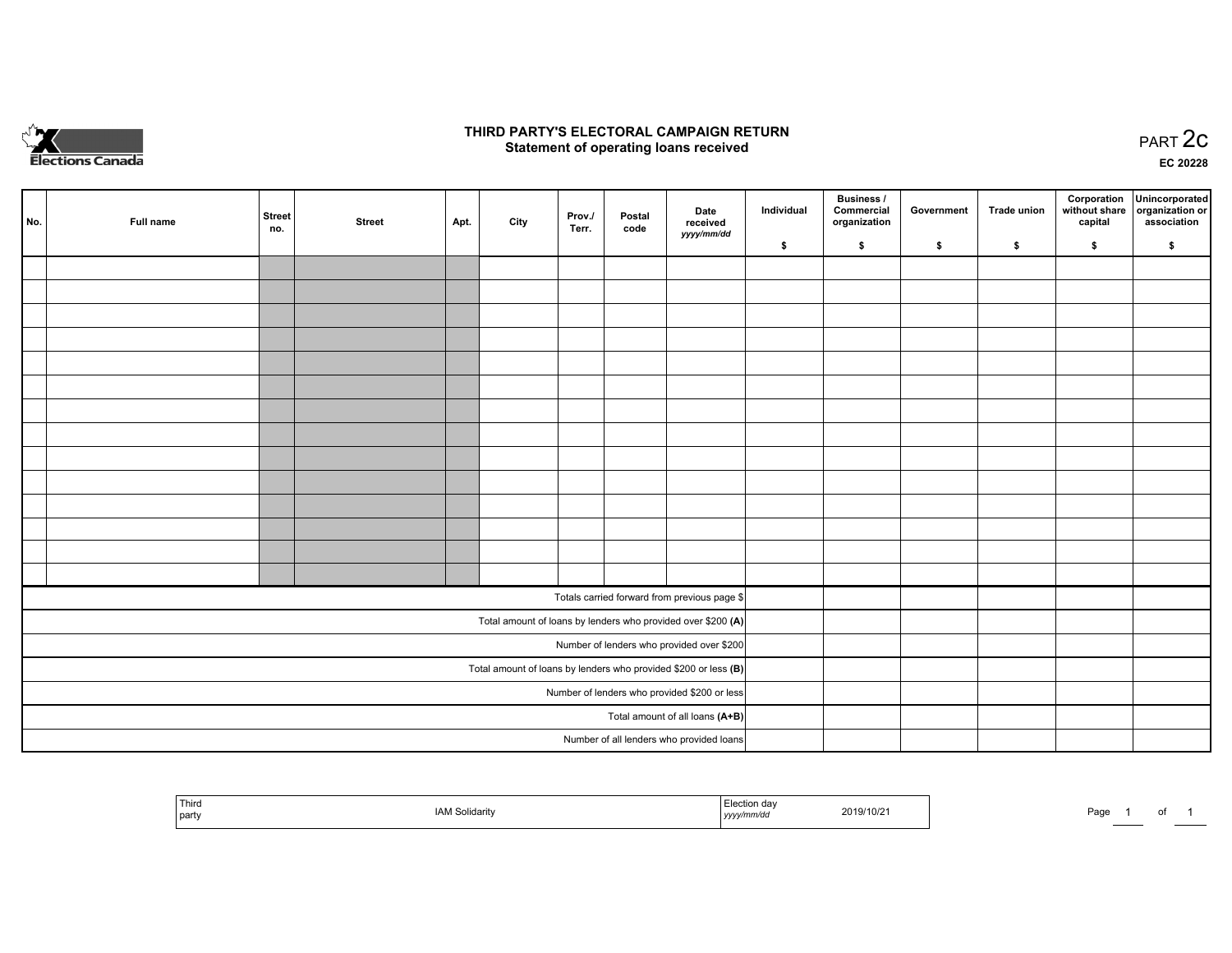# **Elections Canada**

# **THIRD PARTY'S ELECTORAL CAMPAIGN RETURN Summary of inflows**

| PART <sub>2d</sub> |  |
|--------------------|--|
| EC 20228           |  |

| No.          | Type of contributor / lender                 | <b>Monetary</b><br>Non-monetary<br>contributions<br>contributions<br>(Part 2b)<br>(Part 2a) |          | Loans<br>(Part 2c) | <b>Total</b> | Number of<br>contributors and<br>lenders |
|--------------|----------------------------------------------|---------------------------------------------------------------------------------------------|----------|--------------------|--------------|------------------------------------------|
|              |                                              | \$                                                                                          | \$       | \$                 | \$           |                                          |
| 1.           | Individuals                                  |                                                                                             |          |                    |              |                                          |
| 2.           | Businesses / Commercial organizations        |                                                                                             |          |                    |              |                                          |
| 3.           | Governments                                  |                                                                                             |          |                    |              |                                          |
| 4.           | Trade unions                                 | 20,000.00                                                                                   | 1,024.02 | 0.00               | 21,024.02    | $\mathcal{P}$                            |
| 5.           | Corporations without share capital           |                                                                                             |          |                    |              |                                          |
| 6.           | Unincorporated organizations or associations |                                                                                             |          |                    |              |                                          |
| 7.           | Total (items 1 to 6)                         | 20,000.00                                                                                   | 1,024.02 | 0.00               | 21,024.02    | $\mathcal{P}$                            |
| <b>Total</b> |                                              |                                                                                             |          |                    |              |                                          |
| 8.           | Amount of third party's resources used       |                                                                                             |          |                    | 0.00         |                                          |
| 9.           | Grand total (items 7 and 8)                  | 20,000.00                                                                                   | 1,024.02 | 0.00               | 21,024.02    | $\mathcal{P}$                            |

| Third<br>party | <b>IAM Solidarity</b> | Election dav<br>yyyy/mm/dd | 2019/10/21 |
|----------------|-----------------------|----------------------------|------------|
|----------------|-----------------------|----------------------------|------------|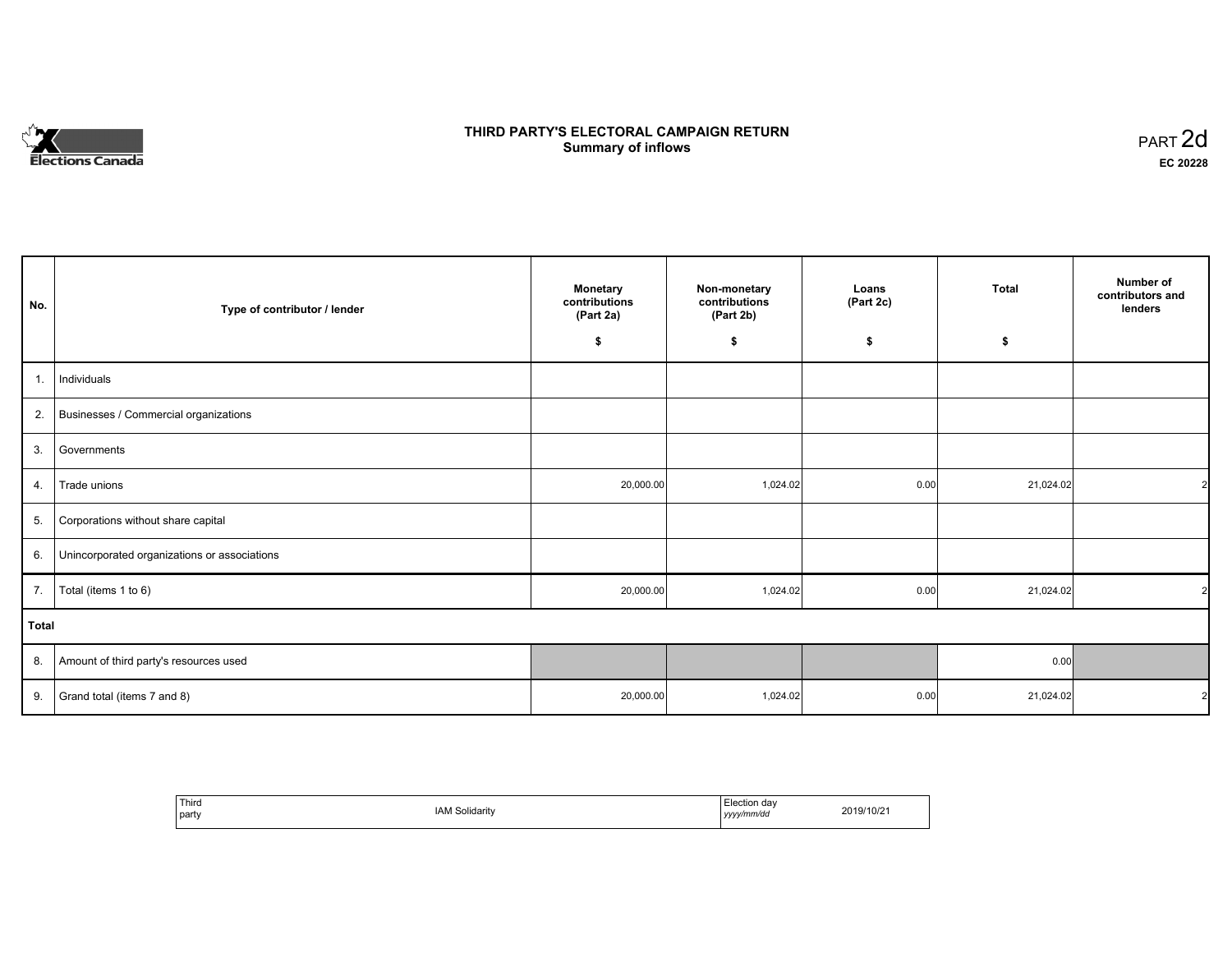

## **THIRD PARTY'S ELECTORAL CAMPAIGN RETURN Statement of expenses incurred for regulated activities that take place during the pre-election period**  *(Only applicable to a fixed-date general election)*

For a list of expense types, expense categories and expense subcategories, refer to Annex II in the Instructions.

| No.      | Date<br>incurred<br>yyyy/mm/dd | <b>ED Code</b><br>(if applicable) | Supplier | <b>Expense type</b> | <b>Expense</b><br>category | Expense<br>subcategory | Starting date<br>of activity,<br>advertisement<br>or survey<br>yyyy/mm/dd | Ending date<br>of activity,<br>advertisement<br>or survey<br>yyyy/mm/dd | Place of activity or<br>advertisement        | <b>Expense amount</b><br>\$ |
|----------|--------------------------------|-----------------------------------|----------|---------------------|----------------------------|------------------------|---------------------------------------------------------------------------|-------------------------------------------------------------------------|----------------------------------------------|-----------------------------|
|          |                                |                                   |          |                     |                            |                        |                                                                           |                                                                         |                                              |                             |
|          |                                |                                   |          |                     |                            |                        |                                                                           |                                                                         |                                              |                             |
|          |                                |                                   |          |                     |                            |                        |                                                                           |                                                                         |                                              |                             |
|          |                                |                                   |          |                     |                            |                        |                                                                           |                                                                         |                                              |                             |
|          |                                |                                   |          |                     |                            |                        |                                                                           |                                                                         |                                              |                             |
|          |                                |                                   |          |                     |                            |                        |                                                                           |                                                                         |                                              |                             |
|          |                                |                                   |          |                     |                            |                        |                                                                           |                                                                         |                                              |                             |
|          |                                |                                   |          |                     |                            |                        |                                                                           |                                                                         |                                              |                             |
|          |                                |                                   |          |                     |                            |                        |                                                                           |                                                                         |                                              |                             |
|          |                                |                                   |          |                     |                            |                        |                                                                           |                                                                         |                                              |                             |
|          |                                |                                   |          |                     |                            |                        |                                                                           |                                                                         |                                              |                             |
|          |                                |                                   |          |                     |                            |                        |                                                                           |                                                                         |                                              |                             |
|          |                                |                                   |          |                     |                            |                        |                                                                           |                                                                         |                                              |                             |
|          |                                |                                   |          |                     |                            |                        |                                                                           |                                                                         |                                              |                             |
|          |                                |                                   |          |                     |                            |                        |                                                                           |                                                                         |                                              |                             |
|          |                                |                                   |          |                     |                            |                        |                                                                           |                                                                         |                                              |                             |
|          |                                |                                   |          |                     |                            |                        |                                                                           |                                                                         |                                              |                             |
|          |                                |                                   |          |                     |                            |                        |                                                                           |                                                                         | Totals carried forward from previous page \$ |                             |
| Total \$ |                                |                                   |          |                     |                            |                        |                                                                           |                                                                         |                                              |                             |

| Third<br>party | Solidarity | 2019/10/21<br>.<br>yyyymmvuu | Page |
|----------------|------------|------------------------------|------|
|----------------|------------|------------------------------|------|

PART 3a **EC 20228**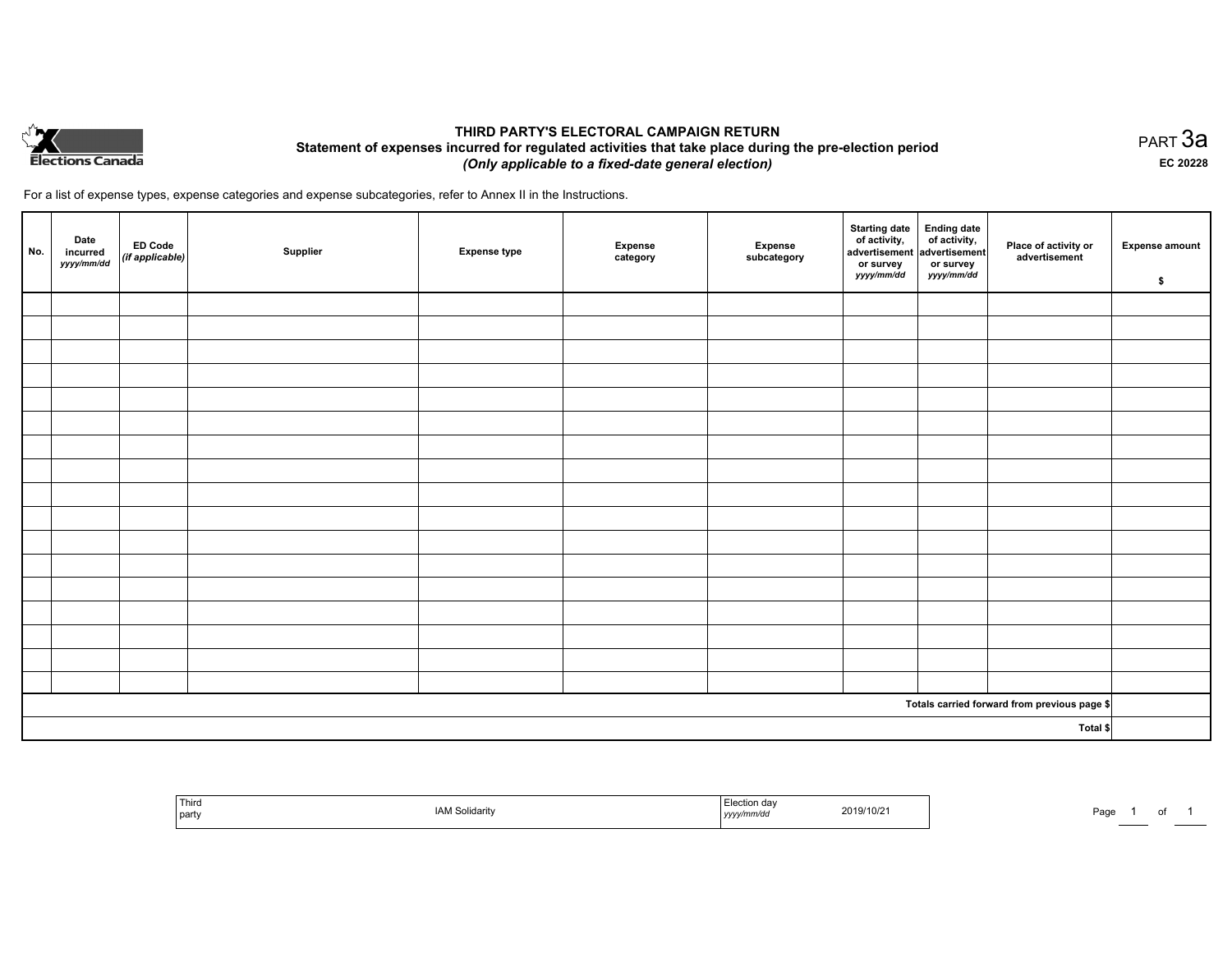

# **THIRD PARTY'S ELECTORAL CAMPAIGN RETURN Statement of expenses incurred for regulated activities that take place during the election period**<br>PART  $3\mathsf{b}$

**EC 20228**

of 1

For a list of expense types, expense categories and expense subcategories, refer to Annex II in the Instructions.

| No.            | Date<br>incurred<br>yyyy/mm/dd | <b>ED Code</b><br>(if applicable) | Supplier                              | <b>Expense type</b> | Expense<br>category | Expense<br>subcategory  | <b>Starting date</b><br>of activity,<br>advertisement<br>or survey | <b>Ending date</b><br>of activity,<br>advertisement<br>or survey | Place of activity or<br>advertisement        | <b>Expense amount</b> |
|----------------|--------------------------------|-----------------------------------|---------------------------------------|---------------------|---------------------|-------------------------|--------------------------------------------------------------------|------------------------------------------------------------------|----------------------------------------------|-----------------------|
|                |                                |                                   |                                       |                     |                     |                         | yyyy/mm/dd                                                         | yyyy/mm/dd                                                       |                                              | \$                    |
|                | 2019/10/21                     |                                   | Advanced Symbolics (2015) Inc.        | Survey              | Election Survey     | Election Survey         |                                                                    |                                                                  |                                              | 13,560.00             |
| $\overline{2}$ | 2019/10/21                     |                                   | Airline Central Lodge 2323 I.A.M.A.W. | Office              | Other               | Printing and stationary |                                                                    |                                                                  |                                              | 1,024.02              |
| 3              | 2019/10/21                     |                                   | <b>RBC</b>                            | Office              | Bank fees           | <b>Bank</b> fees        |                                                                    |                                                                  |                                              | 9.00                  |
|                |                                |                                   |                                       |                     |                     |                         |                                                                    |                                                                  |                                              |                       |
|                |                                |                                   |                                       |                     |                     |                         |                                                                    |                                                                  |                                              |                       |
|                |                                |                                   |                                       |                     |                     |                         |                                                                    |                                                                  |                                              |                       |
|                |                                |                                   |                                       |                     |                     |                         |                                                                    |                                                                  |                                              |                       |
|                |                                |                                   |                                       |                     |                     |                         |                                                                    |                                                                  |                                              |                       |
|                |                                |                                   |                                       |                     |                     |                         |                                                                    |                                                                  |                                              |                       |
|                |                                |                                   |                                       |                     |                     |                         |                                                                    |                                                                  |                                              |                       |
|                |                                |                                   |                                       |                     |                     |                         |                                                                    |                                                                  |                                              |                       |
|                |                                |                                   |                                       |                     |                     |                         |                                                                    |                                                                  |                                              |                       |
|                |                                |                                   |                                       |                     |                     |                         |                                                                    |                                                                  |                                              |                       |
|                |                                |                                   |                                       |                     |                     |                         |                                                                    |                                                                  |                                              |                       |
|                |                                |                                   |                                       |                     |                     |                         |                                                                    |                                                                  |                                              |                       |
|                |                                |                                   |                                       |                     |                     |                         |                                                                    |                                                                  |                                              |                       |
|                |                                |                                   |                                       |                     |                     |                         |                                                                    |                                                                  |                                              |                       |
|                |                                |                                   |                                       |                     |                     |                         |                                                                    |                                                                  | Totals carried forward from previous page \$ | 0.00                  |
|                |                                |                                   |                                       |                     |                     |                         |                                                                    |                                                                  | Total \$                                     | 14,593.02             |
|                |                                |                                   |                                       |                     |                     |                         |                                                                    |                                                                  |                                              |                       |

| Election day<br>Third<br>2019/10/21<br>AM Solidarity<br>Page<br>yyyy/mm/dd<br>party<br>$\overbrace{\hspace{25mm}}^{}$ |
|-----------------------------------------------------------------------------------------------------------------------|
|-----------------------------------------------------------------------------------------------------------------------|